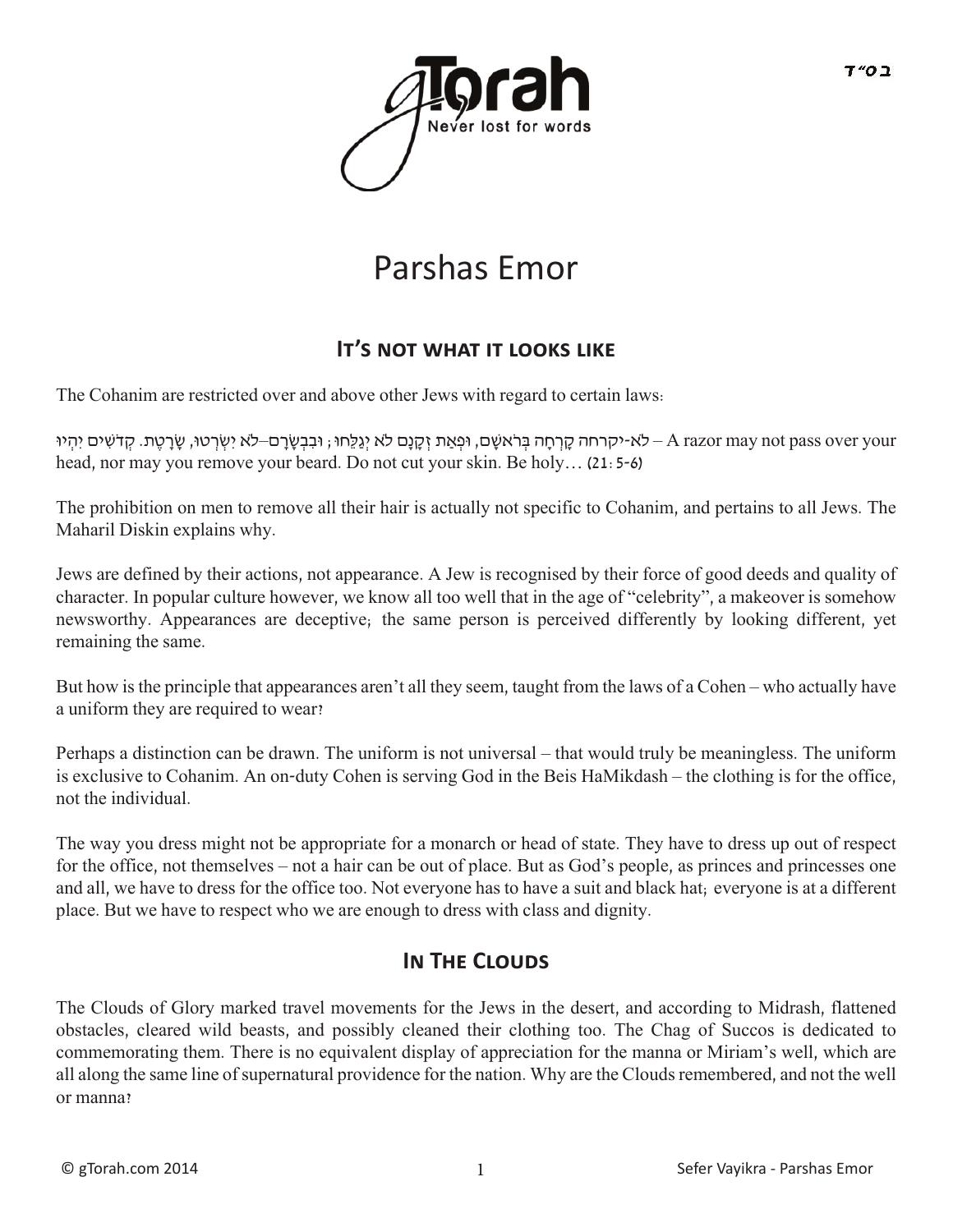The Chida explains that food and water are the basic requirements for survival. Taking the Jews into the wilderness of the desert necessarily meant God would provide nourishment from somewhere; what could otherwise be expected? The Jews had their own shelter through tents and huts. But Clouds that protected the camp from the harsh sun, and according to Midrash even more, is far beyond what could have been expected – הדין משורת לפנים.

Secondly, they were a gift that showed God's love for the people. This is proven by the fact that people outside the camp – such as the Egyptian stragglers and people forced out due to tzaraas – did not benefit.

Thirdly, the Clouds were appreciated far more than the manna and the water. The Jews complained and gave orders regarding the food and drink on offer in the desert – but they never complained about the Clouds. The Clouds were the perfect gift.

The Chida notes that perhaps these are hinted to:

 ensuing your that order In – לְ מַ עַ ן יֵדְ עּו דֹרֹתֵ יכֶם כִ ּי בַ סֻ ּּכוֹת הוֹשַ ׁבְ תִ ּי אֶ ת בְ ּנֵי יִשְ ׂרָ אֵ ל בְ ּהוֹצִ יאִ י אוֹתָ ם מֵ אֶ רֶ ץ מִ צְ רָ יִם אֲ נִי הֹ אֱ ֹלהֵ יכֶם generations should know that I had the children of Israel live in booths when I took them out of the land of Egypt. I am the Lord, your God. (23:43)

לְמַעֵן יֵדְעוּ דֹרֹתֵיכֶם כִּי בַסִּכּוֹת הוֹשָׁבָתי – I gave it to you as a gift, and they were enjoyed perfectly אָת בְּנֵי יִשְׂרָאֵל – I gave it to the Jews; not the Egyptian stragglers. the provide to have t'didn but ,you fed I so; Egypt of out you took I – בְ ּהוֹצִ יאִ י אוֹתָ ם מֵ אֶ רֶ ץ מִ צְ רָ יִם אֲ נִי ה' אֱ ֹלהֵ יכֶם Clouds.

The Clouds were an incredible, and totally unwarranted display of affection to the Jews. This is commemorated on Succos.

#### **Timeless Lessons**

The Torah never refers explicitly to Shavuos or Rosh Hashana by their primary themes; Shavuos being the anniversary of receiving of the Torah and Rosh Hashana being the day of judgement. Why does the Torah overlook this?

The Kli Yakar explains that the answer for both is the same; learning Torah each day is a new experience, bringing a new understanding and deeper insight with it. A person cannot learn the Torah as a monotonous rote study with no freshness or renewal. It is incumbent upon each of us to feel each day as though this were the day we received the Torah at Sinai. Hashem did not see fit to call the day we receive the Torah one particular day a year; as each and every day we are able to receive the Torah from Sinai. Therefore the Torah limits the description of Shavuos to a day where "you shall bring a new mincha offering to Hashem" – because calling it the day we received the Torah is a disservice to the Torah and our responsibilities.

Similarly, Rosh Hashana described as a Yom Teruah – a day of blowing the Shofar. It is not called Judgment Day because we cannot feel as though we are held accountable for our choices and actions on just one day a year; as must though we could act as we pleased all year round, with intent to makes amends on Rosh Hashana. Not so. Rather, every day needs to contain the awareness and responsibility that our actions are scrutinized.

The Sforno gives an intriguing explanation for the absence of the mention of Matan Torah on Shavuos.